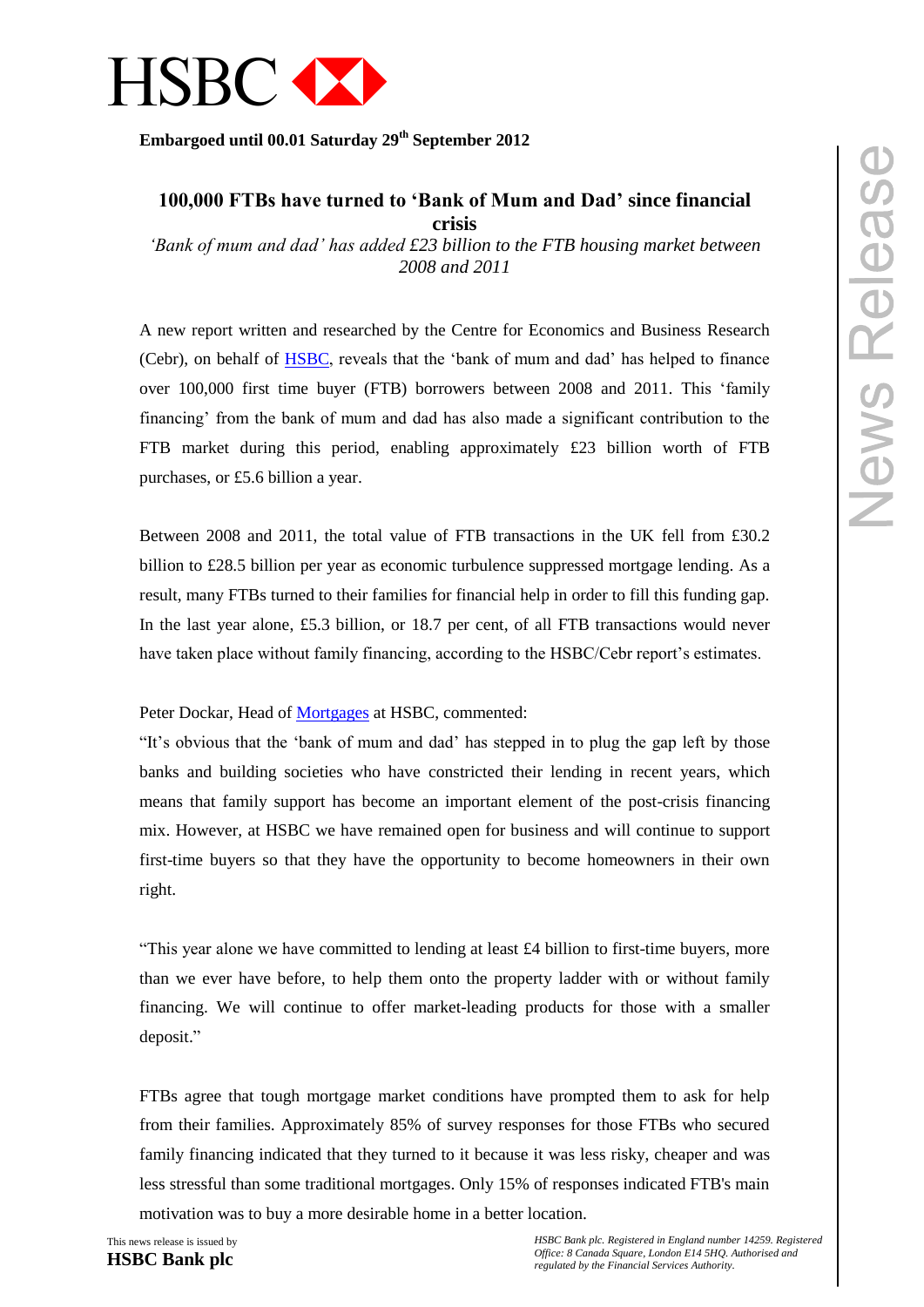The HSBC/Cebr report also considers how family financing's contribution to the FTB market is likely to change between 2012 and 2017. According to its predictions, only 11.0% of FTB transaction values will rely on family financing by 2017, compared with 18.7% in 2011. Despite this decline, family financing will still remain a hugely important contributor to the FTB market, even in 2017. That year, £5.1 billion worth of FTB purchases is likely to be impossible without family financing – roughly the same amount as in 2011.

Daniel Solomon, Cebr economist and chief author of the report, says:

"Mortgage lending to British FTBs fell off a cliff during the financial crisis. To some extent, families have moved in to fill the gap – providing gifts and loans to their first-time buyer relatives. Families' contributions have been invaluable, helping thousands to get on to the housing ladder who would have missed out otherwise.

"Families have really stepped up to the plate - supporting relatives who want to buy their first home. Now that so many first-time buyers are having difficulty getting the mortgages they would like, gifts and loans from families have become crucial to their financing mix."

## **FAST FACTS:**

- 1. In a typical year, family financing was an important contributor to the FTB market and some £5.6 billion, or 19%, worth of FTB home purchases between 2008 and 2011, would not have happened without it.
- 2. Some £4.0 billion, or 13.3%, of the FTB transactions which occurred in 2008 would not have taken place without family financing.
- 3. In 2011, 18.7%, or £5.3 billion, worth of FTB transactions would not have occurred without family financing.
- 4. Without family financing, the average number of FTB transactions between 2008 and 2011 would have been 26,000 fewer per year, or 13.4% less, than it actually was.
- 5. By 2017, £5.1 billion worth of FTB deals are likely to be impossible without family financing – roughly the same amount as in 2011.
- 6. Of those FTBs receiving family financing, those who are 36 or older can expect £42,200 of family financing, whilst those aged 18-26 are likely to receive only £19,000.
- 7. Londoners receiving family financing can expect £38,800 each, compared with those in the North East of England, who can expect just £17,200.
- 8. Approximately 85% of FTBs who secured family financing said it was because it was less risky, cheaper and was less stressful than some traditional mortgages.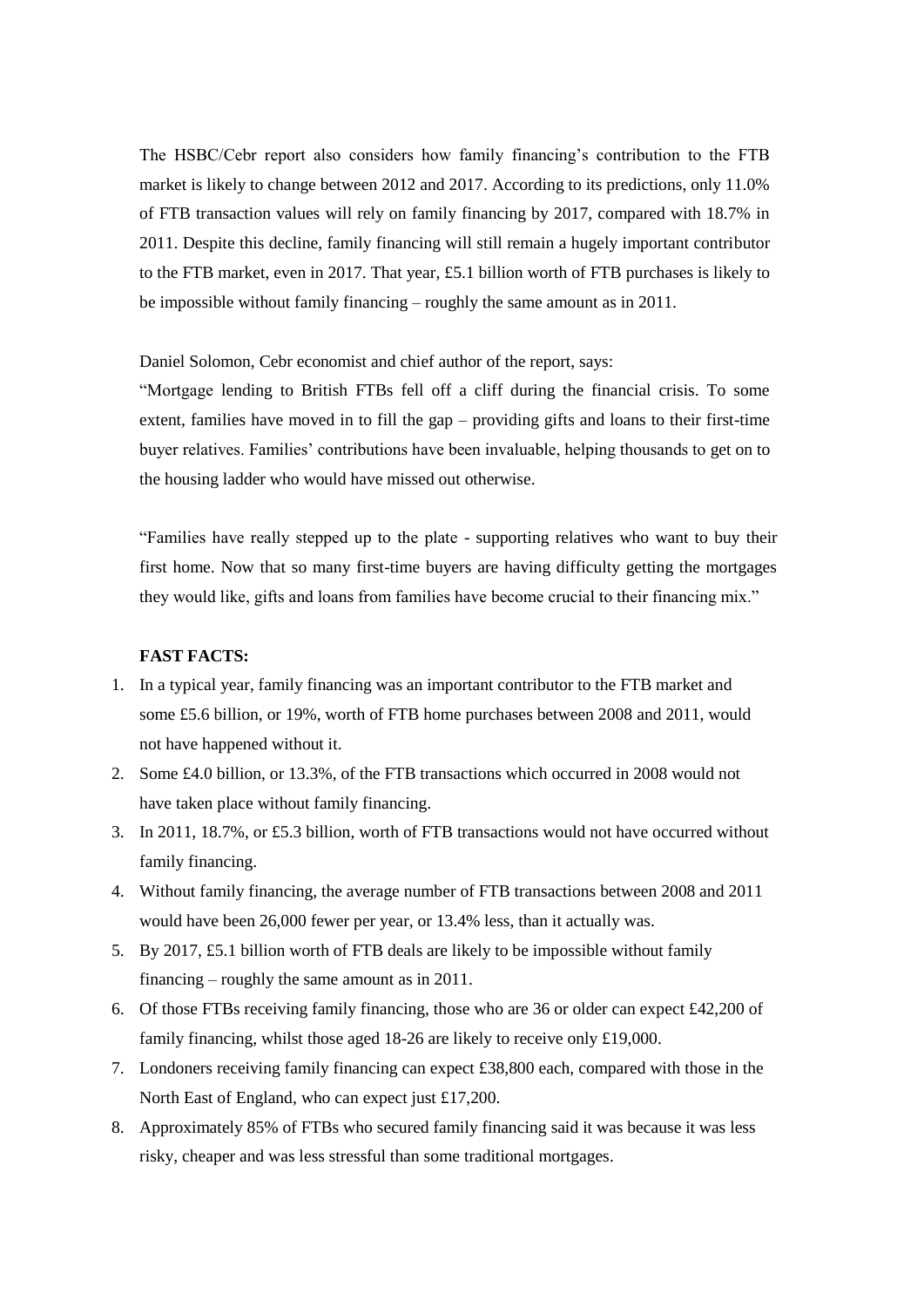- 9. Low interest rates, modest but positive economic growth, and a "muddling through" resolution to the Eurozone crisis are all expected to make lenders more resilient in the future.
- 10. The benefits associated with family financing are likely to become more concentrated in the hands of a smaller group of FTBs over time.

HSBC is currently offering a number of market-leading fee-free mortgages for FTBs and homebuyers with a 10% deposit including:

- 2, 3, 5 and 7 year Fixed Rate Mortgage at 4.89%
- Lifetime Tracker Mortgage at 3.99% over BOE BR (4.49%)

### **Fee-free means:**

- No booking fee
- No standard valuation fee
- No completion fee

HSBC will cover the cost of one standard valuation where this is required by HSBC as part of the mortgage application. Additionally, where it is a straight forward transfer from another lender, HSBC also pays the standard legal costs.

## **ENDS**

### **For further information or a copy of the report please contact:** Suman Hughes 020 7992 2748

[suman.hughes@hsbc.com](mailto:suman.hughes@hsbc.com)

Holly Tyzack Rostrum Communications [Holly@rostrumpr.com](mailto:Holly@rostrumpr.com) +44 (0) 207 440 8674

For the latest updates, visit the **UK Press Office social media newsroom**: <http://www.hsbc.co.uk/newsroom>

[http://twitter.com/hsbc\\_uk\\_press](http://twitter.com/hsbc_uk_press)

**HSBC Bank plc:** HSBC serves 16.1 million customers in the UK and employs approximately 50,000 people. In the UK, HSBC offers a complete range of personal, premier and private banking services including bank accounts and mortgages. It also provides commercial banking for small to medium businesses and corporate and institutional banking services. HSBC Bank plc is a wholly owned subsidiary of HSBC Holdings plc.

**HSBC Holdings plc:** HSBC Holdings plc, the parent company of the HSBC Group, is headquartered in London. The Group serves customers worldwide from around 6,900 offices in over 80 countries and territories in Europe, the Asia-Pacific region, North and